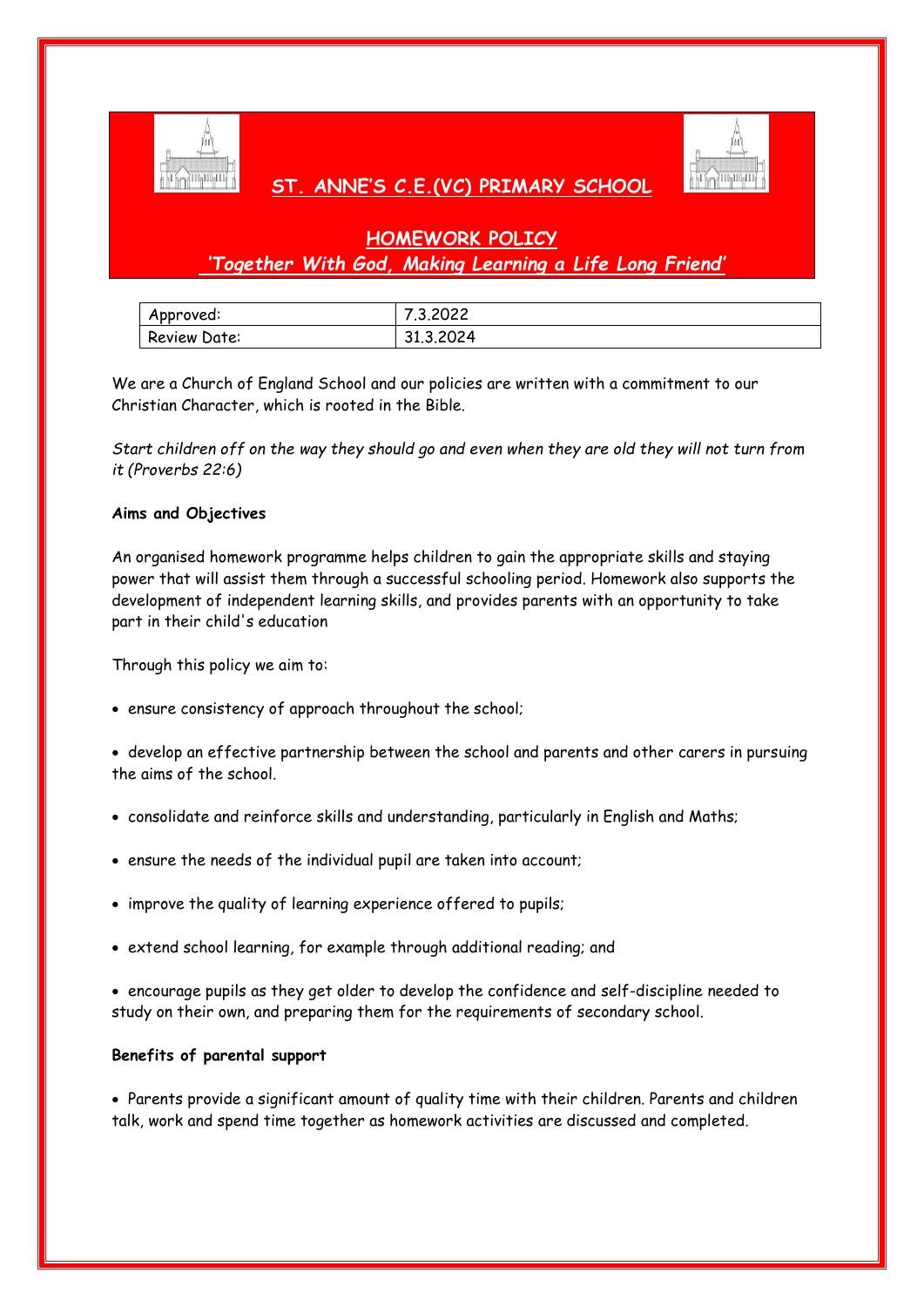Parents become more knowledgeable about the school curriculum. Over a period of time, parents gain a clearer insight into what is being taught at school and the requirements of the National Curriculum. This often becomes evident at parents' evenings when many develop the confidence to discuss curricular issues with teachers.

 Parents become more involved in the assessment of children's progress. Parents develop a clearer appreciation of their children's true strengths and weaknesses. This helps to overcome any mismatch of perceptions between home and school.

 Esteem between parents, pupils and teachers is enhanced. The quality of responses generated by some homework activities may enable teachers to gain a different perspective on some pupils and their families, particularly those where previously, communication may have been limited.

 Promoting Family Learning activities. The research and discussion work generated by homework activities can help to create a family learning ethos within the pupils' homes.

 When parents reinforce the work of the school at home, there is a potential for raising standards further.

# **Types of homework**

## **Early Years**

• Reception children will take home a book to read. They should share their book with an adult as many times as possible (ideally every night). Parents should make a record/ comment in their child's reading diary.

 They will take home phonics activities (key rings) every day. These should be practised as often as possible. Children should practise all new sounds and those that they already know so that they are continually building up and reinforcing all of their sounds.

- Weekly Maths activities
- Occasional practical/ creative/ investigational activities.

## **Years 1 and 2 (approximately 1 hour per week)**

 KS1 children will take home books to read. They should share their book with an adult as many times as possible (ideally every night). Parents should make a record/ comment in their child's reading diary.

 KS1 children will take home either phonics activities (key rings) or spelling activities each week. These should be practised as often as possible. Children should practise all new sounds/ spellings and those that they already know so that they are continually building up and reinforcing all of their sounds/ spellings.

 Children are encouraged to access mathematics online learning from home using Active Learn and Mathletics.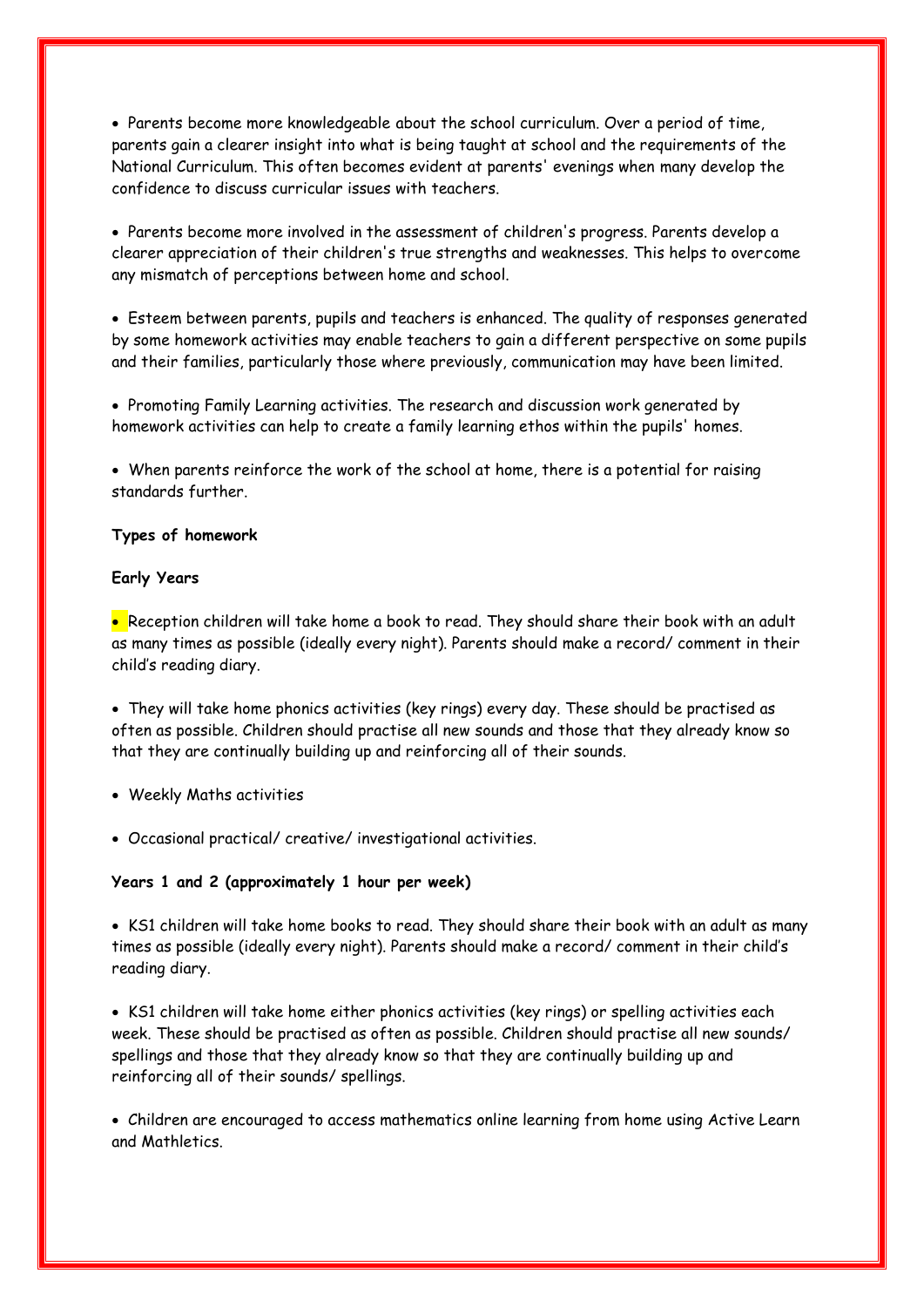KS1 children will take home creative/ investigational based activities for English and/ or Maths every week.

Spelling tasks will be given weekly with an activity to complete each night. Children should practise all spellings and when possible those that they already know so that they are continually building up and reinforcing all of their spellings.

Sometimes we ask children to find out or collect things that we then use in lessons, and occasionally we ask children to take home work that they have started in school when we believe that they would benefit from spending further time on it. Any written activities should be recorded in their 'Homework Journal'

#### **Years 3 and 4 (approximately 2 hours per week)**

 Years 3 and 4 children will take home books to read. They should share/ read their book as many times as possible (ideally every night). Parents should make a record/ comment in their child's reading diary.

• Spelling tasks will be given weekly with an activity to complete each night. Children should practise all spellings and when possible those that they already know so that they are continually building up and reinforcing all of their spellings.

 Children are encouraged to access mathematics online learning from home using Active Learn and Mathletics.

English and Maths activities will each be given once a week.

 Creative/ investigational based activities will sometimes be sent home. These may be English, Maths or topic based.

Sometimes we ask children to find out or collect things that we then use in lessons, and occasionally we ask children to take home work that they have started in school when we believe that they would benefit from spending further time on it. Any written activities should be recorded in their 'Homework Journal'

# **Years 5 and 6 (approximately 30 minutes per day)**

 Years 5 and 6 children will take home books to read. They should share/ read their book as many times as possible (ideally every night). Parents should make a record/ comment in their child's reading diary.

 Spelling tasks will be given weekly with an activity to complete each night. Children should practise all spellings and when possible those that they already know so that they are continually building up and reinforcing all of their spellings.

- Mental maths activities will be given each week.
- English and Maths activities will each be given each week.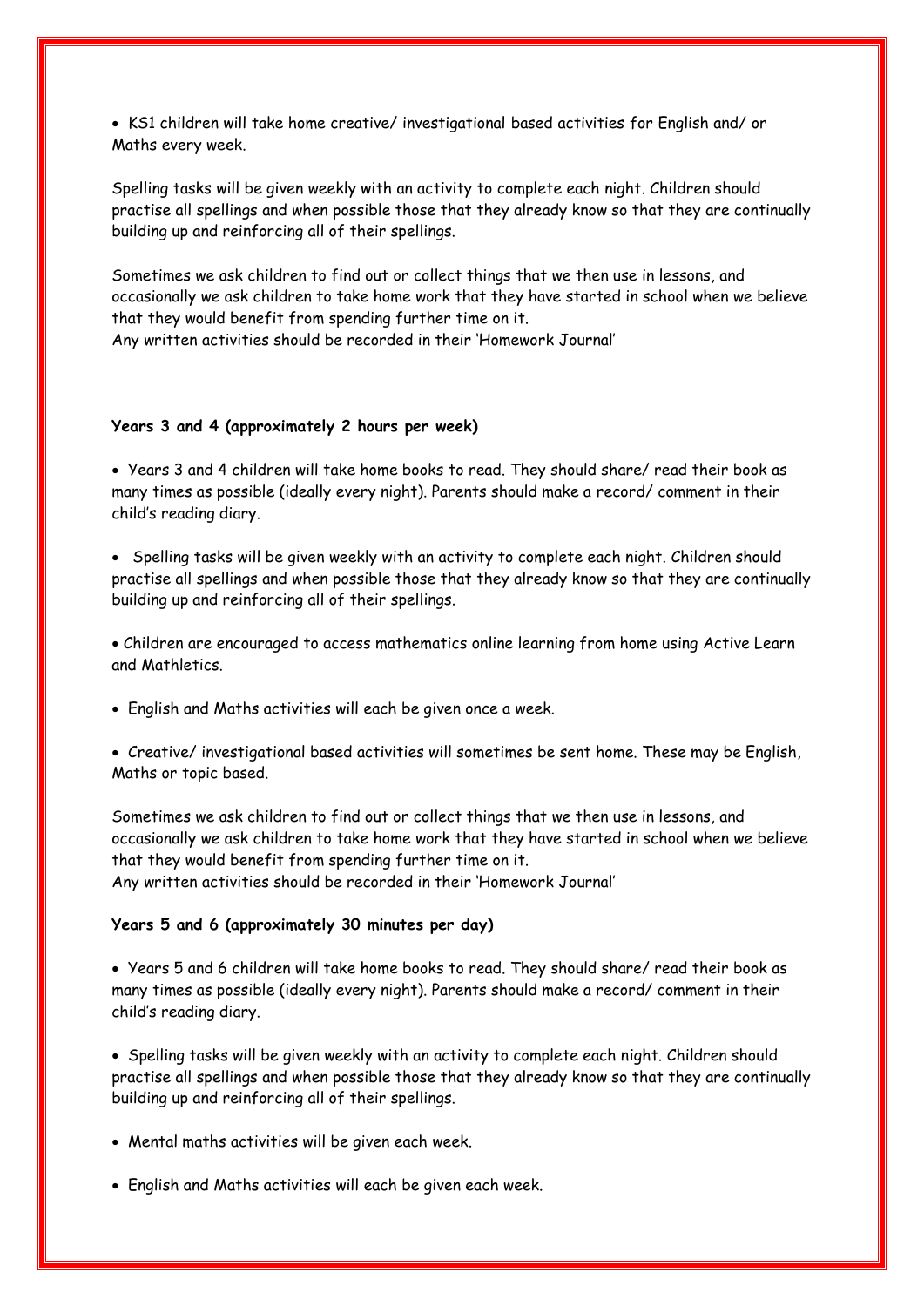Creative/ investigational based activities will sometimes be sent home. These may be English, Maths, Science or topic based.

Sometimes we ask children to find out or collect things that we then use in lessons, and occasionally we ask children to take home work that they have started in school when we believe that they would benefit from spending further time on it. Any written activities should be recorded in their 'Homework Journal'

Year 6 pupils will also receive example SATs papers which will help to prepare them for their tests in May.

## **Equal Opportunities**

Homework is planned such that it takes into account the principles of equality and promotes positive attitudes towards diversity. Homework contributes to the spiritual, moral, social and cultural development of all pupils.

Special Educational Needs

Homework is set for all children as a normal part of school life and tasks set are appropriate to the ability of the child. If a child has special needs, we endeavour to adapt any task set so that all children can contribute in a positive way. Tasks will:

- have a very clear focus and time-guideline;
- give plenty of opportunities for pupils to succeed;
- help develop social as well as other skills where necessary;
- be creative and not purely written assignments;
- be manageable for teachers.

# **Marking**

Teachers assess children's progress during class-based activities. Comprehensive marking of work is carried out in exercise books used in school.

Homework will occasionally be marked in depth, and this will follow the school's marking policy. Homework will usually be acknowledged by staff (inked stampers may be used).

Teachers may change the type and amount of homework given to a child depending on events in school, work not completed in lessons and individual needs.

Parents are encouraged to make comments in the children's homework book and reading record each day.

## **The role of parents**

Parents have a vital role to play in their child's education, and homework is an important part of this process. We ask parents to encourage their child to complete the homework tasks that are set. We invite them to help their children as they feel necessary and provide them with the sort of environment that allows children to do their best. Parents can support their child by: